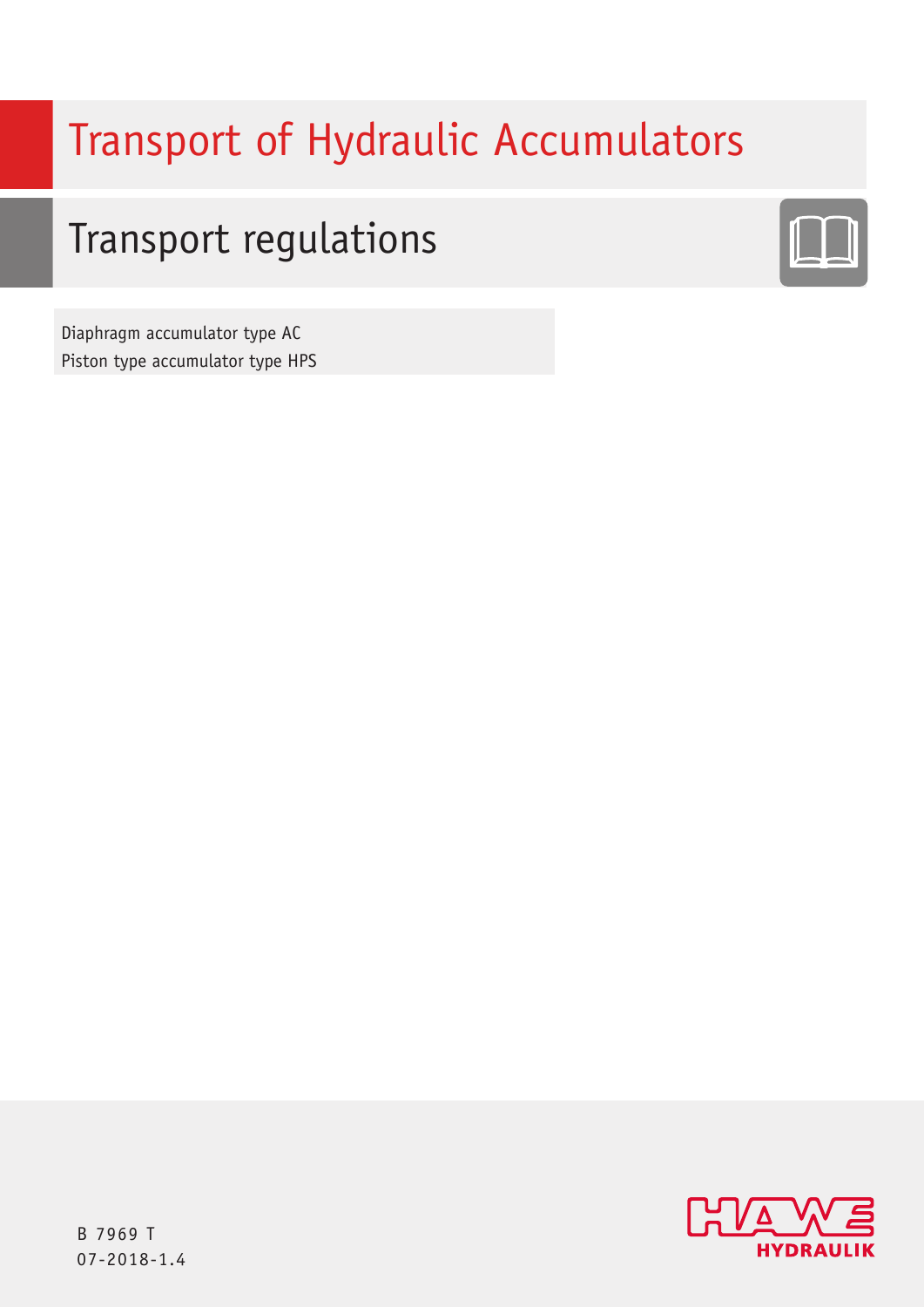

© by HAWE Hydraulik SE.

The reproduction and distribution of this document as well as the use and communication of its contents to others without explicit authorisation is prohibited.

Offenders will be held liable for the payment of damages.

All rights reserved in the event of patent or utility model applications.

Brand names, product names and trademarks are not specifically indicated. In particular with regard to registered and protected names and trademarks, usage is subject to legal provisions.

HAWE Hydraulik respects these legal provisions in all cases.

Printing date / document generated on: 17.08.2018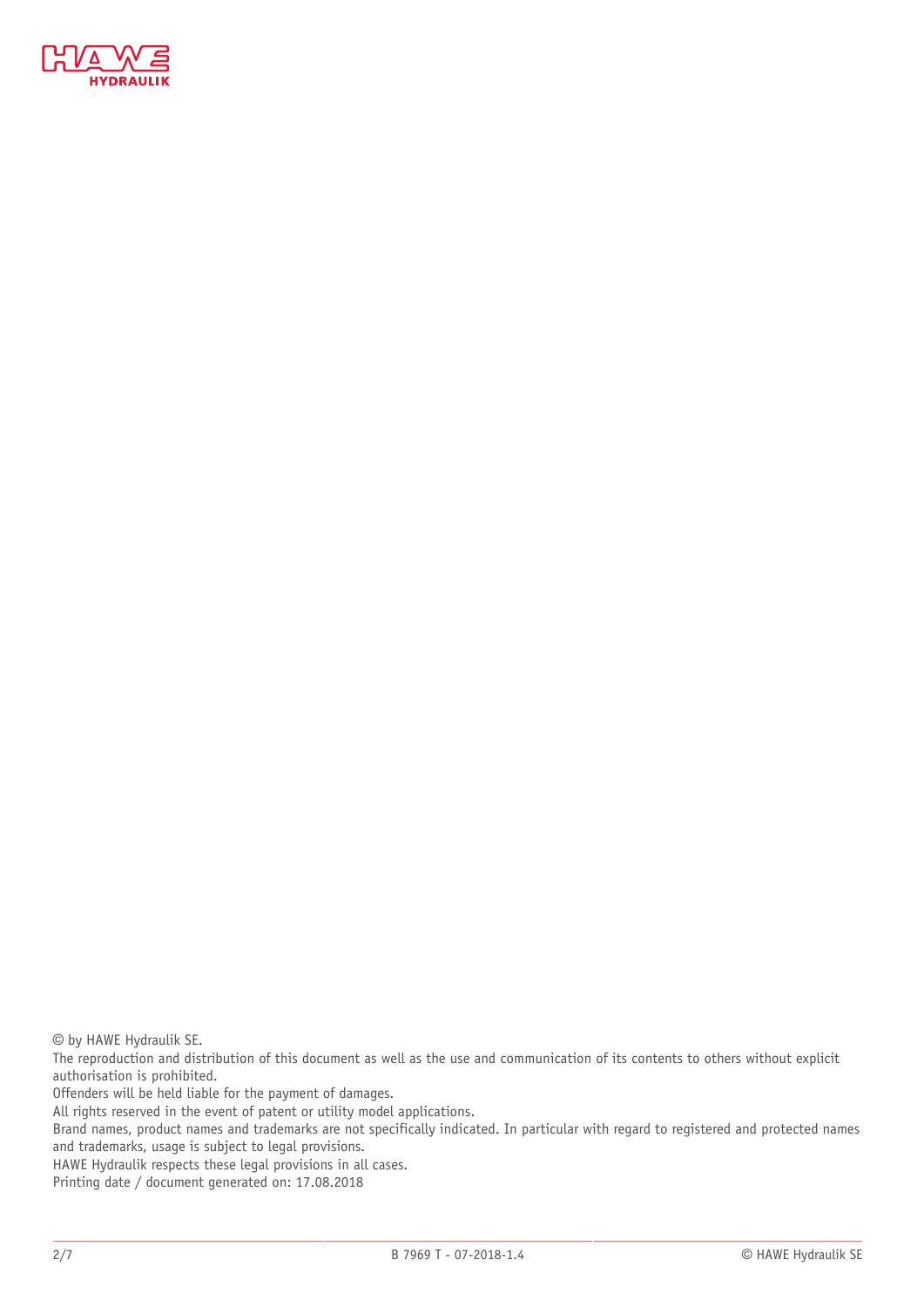

# Contents

| $\overline{3}$ |  |
|----------------|--|
| 3.1            |  |
| 3.2            |  |
| 3.3            |  |
|                |  |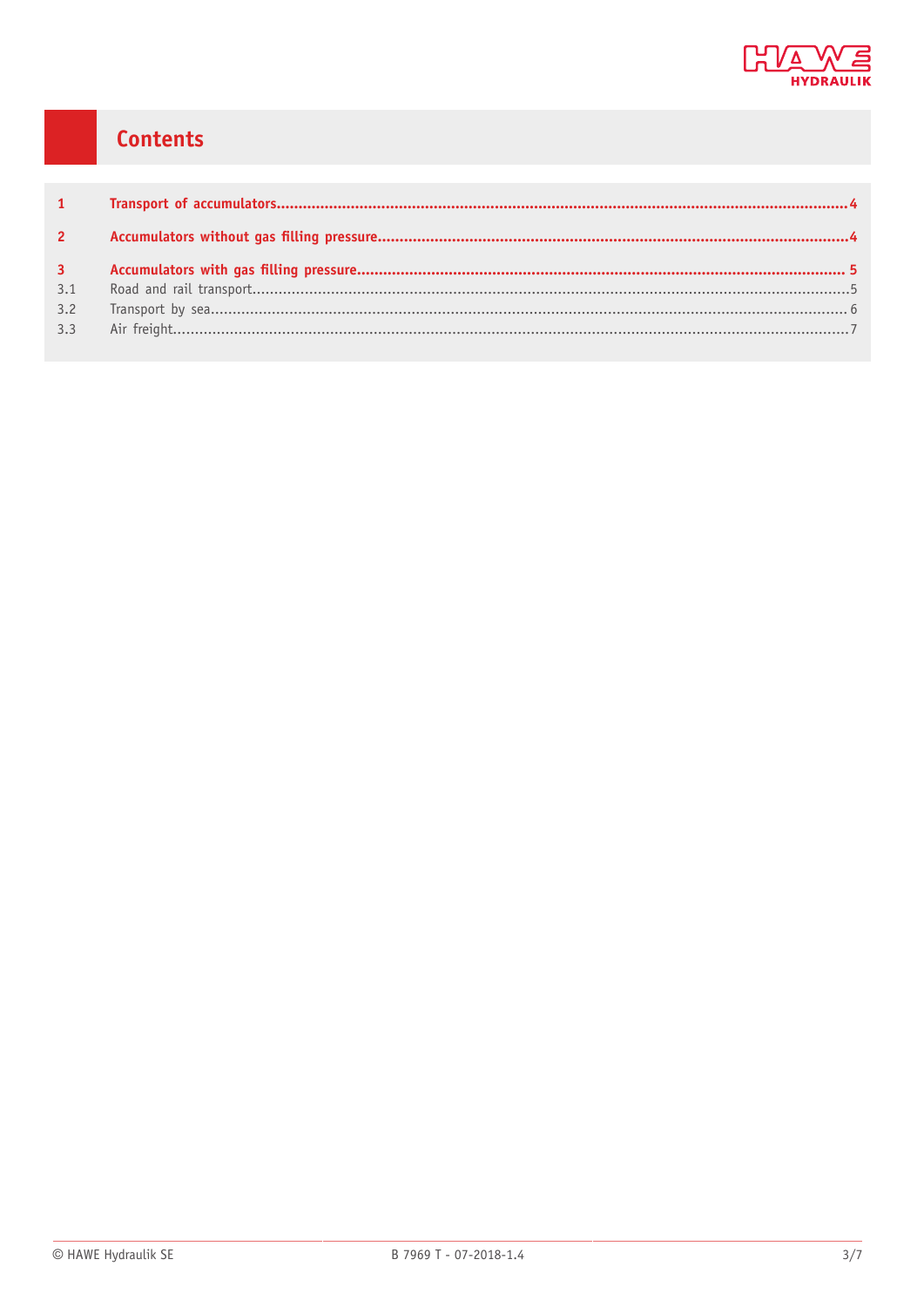

# <span id="page-3-0"></span>**1 Transport of accumulators**

When in a state ready for use, accumulators are filled with a gas under pressure which generates what is known as the gas filling pressure. Nitrogen  $(N_2)$  is normally used as the filling gas. Objects under pressure are deemed to be dangerous goods and are thus subject to certain statutory regulations.

HAWE supplies diaphragm accumulators as per technical documentation D 7969 and piston type accumulators as per documentation D 7969 HPS.

## **Warning**

**Risk of injury due to incorrect transportation** Risk of minor injury

- Comply with the regulations on transportation and safety.
- Wear protective gloves and safety shoes.

**Note**

#### **Storage of accumulators**

- Protect from direct sunlight.
- Protect from soiling.
- Recommendation with long storage periods: Reduce gas pre-load pressure to approx. 10 bar.
- Close connection liquid side e.g. with a plastic plug.

# <span id="page-3-1"></span>**2 Accumulators without gas lling pressure**

Accumulators without gas filling pressure are not dangerous goods and are thus subject to normal transport regulations.

Accumulators without gas filling pressure can be shipped via all means of transport without restriction.

#### **Note**

When transporting accumulators without gas filling pressure, we recommend using the following designation in the shipping documents:

- Empty accumulator or
- Accumulator, not pressurized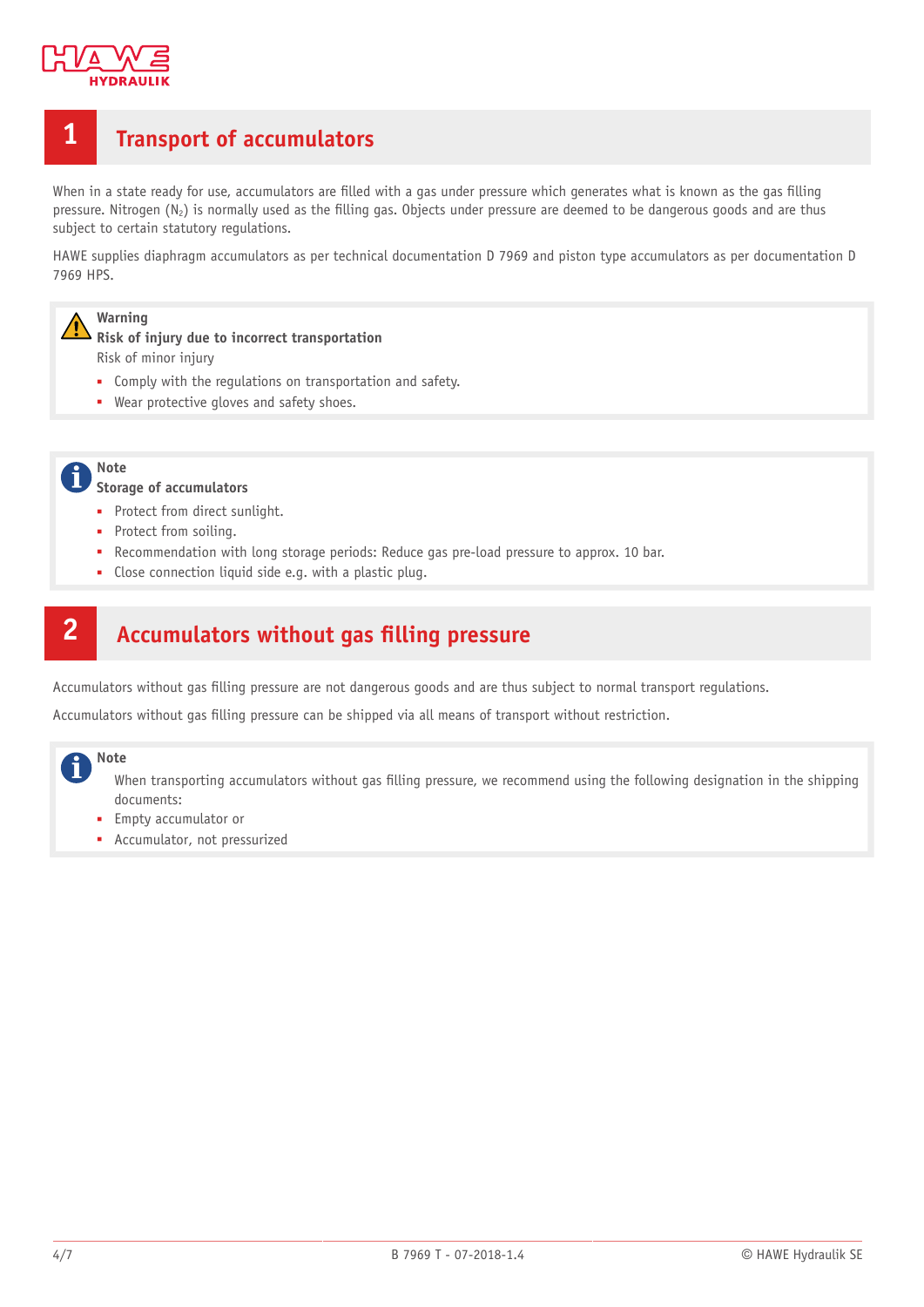

# <span id="page-4-0"></span>**3 Accumulators with gas lling pressure**

**Accumulators with gas lling pressure are dangerous goods and are assigned the UN Number 3164.**

**UN 3164: ARTICLES, PRESSURIZED, PNEUMATIC or HYDRAULIC (containing non-flammable gas)** 

#### **Danger**

**Risk of asphyxiation with escape of nitrogen**

With damage to accumulators nitrogen may escape. In high concentrations nitrogen has an asphyxiating effect.

- Accumulators must be stored so that they cannot tip over or fall during transportation.
- Packages must not be thrown or subjected to impacts/shocks.
- Transport in vehicles whose loading space is separated from the operator's cab.
- The operator must be familiar with the possible hazards of the consignment.
- The operator must know what should be done following an accident or emergency.
- Passage forbidden through tunnels of category E.

#### **Danger**

**Risk of explosion with accumulators lled with nitrogen**

Heat / effect of fire may cause the container to burst / explode.

- Protect accumulators from overheating, e.g. through sunlight or fire.
- Regularly inspect accumulators for damage to surfaces or material.

#### <span id="page-4-1"></span>**3.1 Road and rail transport**

Transport by road is subject to the dangerous goods regulations, the **European Agreement on the International Carriage of Dangerous Goods by Road (ADR)**.

Transport by rail is subject to the dangerous goods regulations, the **Regulations concerning the International Carriage of Dangerous Goods by Rail (RID)**.

### **Note**

This generally means that accumulators with gas filling pressure may in conformity with the stipulated construction (Special Provision 594, b) be transported as non-dangerous goods where packaged in a strong (stable) outer packaging.

#### **Note**

Exemption from the dangerous goods regulations is permitted with application of the following Special Provisions where their regulations are observed.

#### **Special Provision 283**

Articles, containing gas, intended to function as shock absorbers, including impact energy-absorbing devices, or pneumatic springs are not subject to the regulations provided:

- a) Each article has a gas space capacity not exceeding 1.6 litres and a charge pressure not exceeding 280 bar where the product of the capacity (litres) and charge pressure (bars) does not exceed 80 (i.e. 0.5 litres gas space and 160 bar charge pressure, 1 litre gas space and 80 bar charge pressure, 1.6 litres gas space and 50 bar charge pressure, 0.28 litres gas space and 280 bar charge pressure);
- b) Each article has a minimum burst pressure of 4 times the charge pressure at 20 °C for products not exceeding 0.5 litres gas space capacity and 5 times charge pressure for products greater than 0.5 litres gas space capacity;
- c) Each article is manufactured from material which will not fragment upon rupture;
- d) Each article is manufactured in accordance with a quality assurance standard acceptable to the competent authority; and
- e) The design type has been subjected to a fire test demonstrating that the article relieves its pressure by means of a fire degradable seal or other pressure relief device, such that the article will not fragment and that the article does not rocket.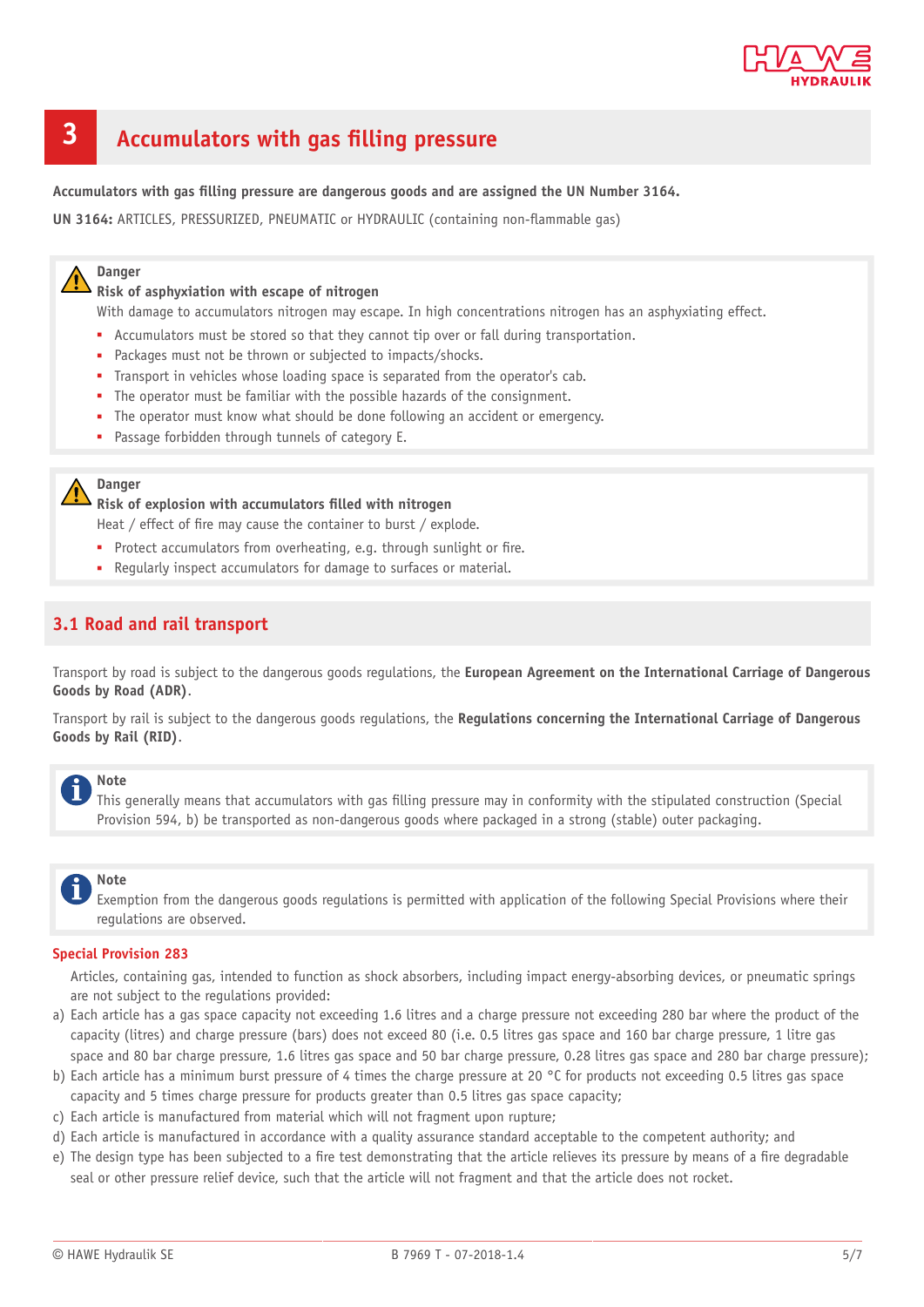

#### **Special Provision 594**

The following articles, manufactured and filled according to the provisions applied in the country of manufacture, are not subject to the regulations of ADR/RID:

- a) UN 1044: fire extinguishers provided with protection against inadvertent discharge;
- b) UN 3164: Articles, pressurized pneumatic or hydraulic, designed to withstand stresses greater than the internal gas pressure by virtue of transmission of force, intrinsic strength or construction.

# <span id="page-5-0"></span>**3.2 Transport by sea**

Transport by sea is subject to the dangerous goods regulations, the **International Maritime Dangerous Goods Code (IMDG)**.

# **Note**

This generally means that accumulators with gas filling pressure must be treated as dangerous goods in maritime transport and prepared for carriage accordingly.

## **Note**

Exemption from the dangerous goods regulations is permitted with application of the following Special Provisions where their regulations are observed.

#### **Special Provision 283**

Articles, containing gas, intended to function as shock absorbers, including impact energy-absorbing devices, or pneumatic springs are not subject to the regulations provided:

- a) Each article has a gas space capacity not exceeding 1.6 litres and a charge pressure not exceeding 280 bar where the product of the capacity (litres) and charge pressure (bars) does not exceed 80 (i.e. 0.5 litres gas space and 160 bar charge pressure, 1 litre gas space and 80 bar charge pressure, 1.6 litres gas space and 50 bar charge pressure, 0.28 litres gas space and 280 bar charge pressure);
- b) Each article has a minimum burst pressure of 4 times the charge pressure at 20 °C for products not exceeding 0.5 litres gas space capacity and 5 times charge pressure for products greater than 0.5 litres gas space capacity;
- c) Each article is manufactured from material which will not fragment upon rupture;
- d) Each article is manufactured in accordance with a quality assurance standard acceptable to the competent authority; and
- e) The design type has been subjected to a fire test demonstrating that the article relieves its pressure by means of a fire degradable seal or other pressure relief device, such that the article will not fragment and that the article does not rocket.